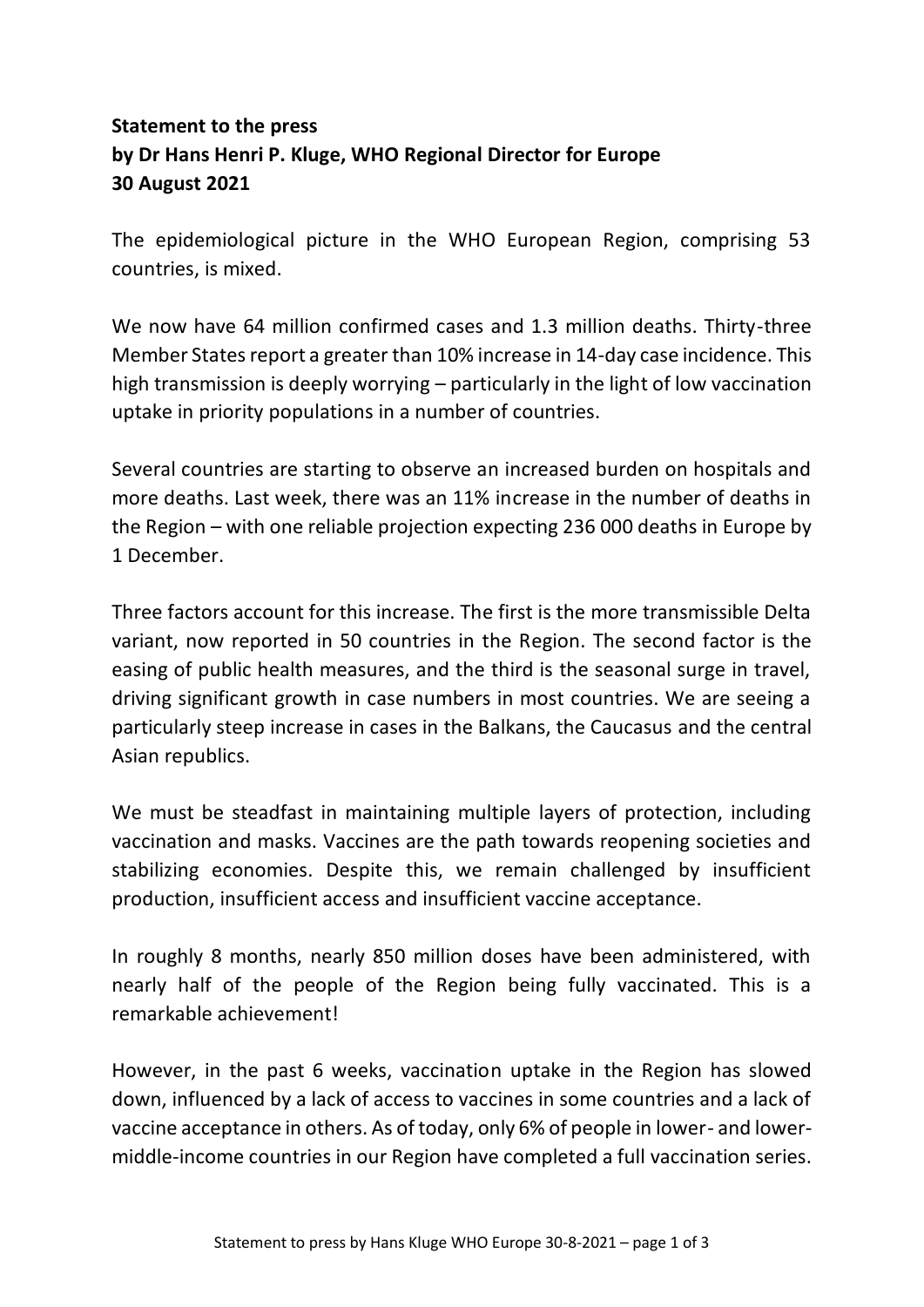Even though nearly 3 in 4 health workers in our Region have completed a full COVID-19 vaccine series, there are countries that have only managed to vaccinate 1 in 10 health professionals.

There is a clear need to increase production, share doses and improve the vaccine access of Member States so that they may offer a full series of vaccination to populations. Everyone, everywhere should have the right to receive the full course.

Vaccination is a right, but it is also a responsibility. The stagnation in vaccine uptake in our Region is of serious concern. Now that public health and social measures are being relaxed in many countries, the public's vaccination acceptance is crucial if we are to avoid greater transmission, more severe disease, an increase in deaths and a bigger risk that new variants of concern will emerge.

Vaccine scepticism and science denial are holding us back from stabilizing this crisis. It serves no purpose, and is good for no one.

Public participation is vital for successful COVID-19 vaccination. Understanding people's perceptions, including their concerns regarding vaccine safety, helps countries to inform communities and health-care providers where and when needed.

It is imperative that health authorities look very closely into what determines vaccination uptake by population group, and then establish tailored interventions at the community level to boost vaccine uptake.

Together with Member States, WHO/Europe has developed pragmatic tools and guidance to identify and resolve bottlenecks in immunization programmes, allowing countries to build on other countries' good practices. These tools are at every government's disposal.

Increasing vaccine production, sharing these doses equitably, and driving vaccine acceptance and demand are the 3 fundamental elements needed to